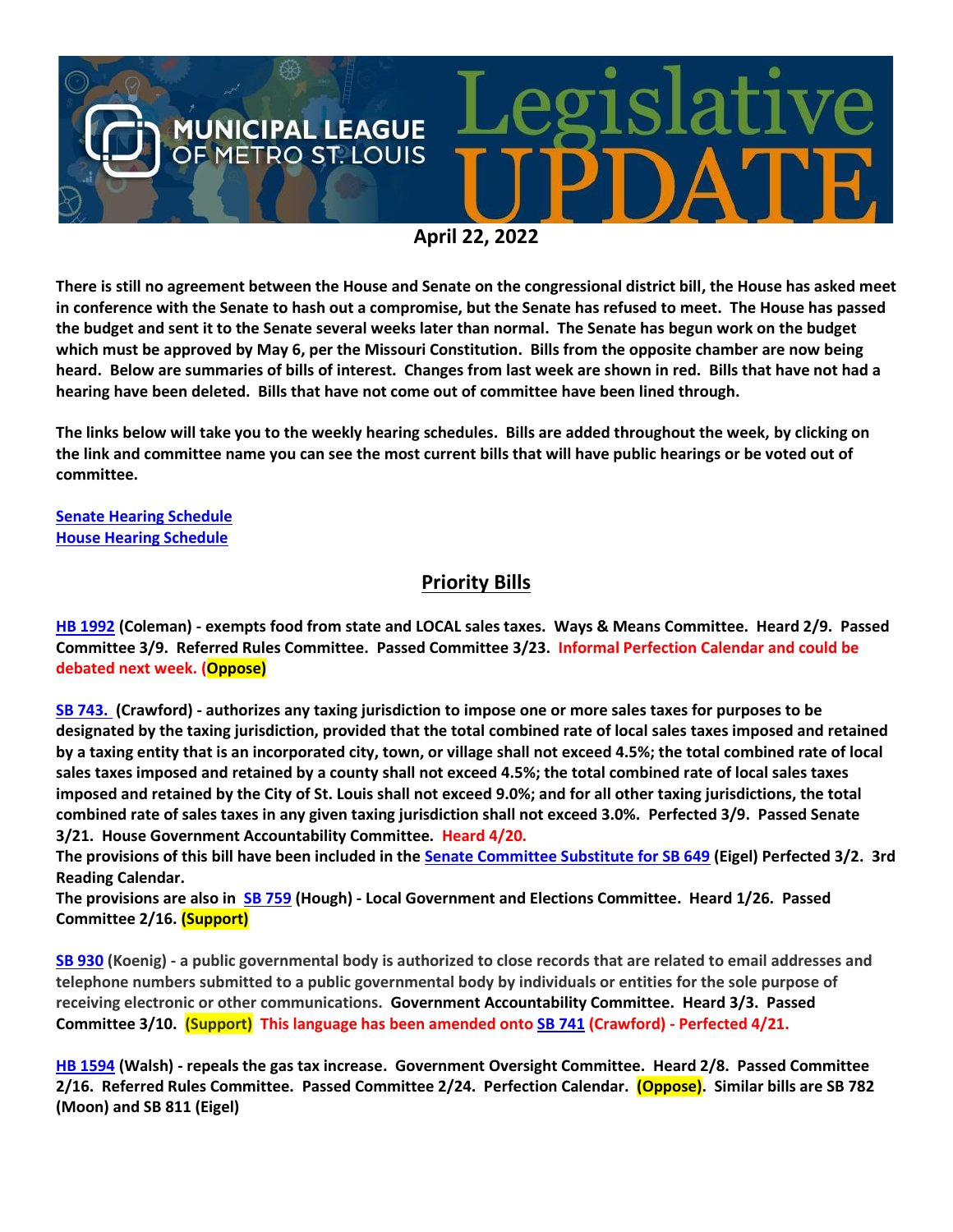**[HB 2363](https://www.house.mo.gov/bill.aspx?bill=HB2363&year=2022&code=R) (McGirl) - current law authorizes ambulance and fire protection districts in certain counties to propose a sales tax at a rate of up to 0.5%. This bill allows such districts to propose a sales tax of up to 1.0%. The bill also allows municipalities that contract for fire protection services to, with voter approval, implement a sales tax of up to .5%. Local Government. Passed Committee 3/3. Referred to Rules Committee. Passed Committee 3/23. Informal Perfection Calendar. (Support) Similarly there i[s HB 2147](https://house.mo.gov/Bill.aspx?bill=HB2147&year=2022&code=R) (Schwadron) - allows cities which contract for fire service to levy up to 1/2 cent sales tax. Local Government Committee. Heard 3/10. Passed Committee 3/24. Referred Rules Committee. (Support)**

**[HB 2209](https://house.mo.gov/Bill.aspx?bill=HB2209&year=2022&code=R) (Hurlbert) - the state, any political subdivision thereof, and any other entity that receives public funds shall not establish, levy, maintain, or collect any fee for parking on any public street or road and shall not use any mechanical or electronic device to receive funds for such a fee including, but not limited to, on-street parking meters. (Oppose) Downsizing Government Committee. Heard 3/23. Passed Committee 3/31. Referred Rules Committee. Passed Committee 4/6. Informal Perfection Calendar**

### **Court Bills**

**[HB 1702](https://house.mo.gov/Bill.aspx?bill=HB1702&year=2022&code=R) (Roberts) - amended to prohibit a court from issuing an arrest warrant for a person's failure to respond, pay an assessed fine, or appear in court for a traffic citation issued for an offense that is classified or charged as an infraction. Instead, the court must issue a notice, which will include a second scheduled court date, to be sent to the driver of the vehicle. If the driver fails to respond a second time, the court will issue a second notice of failure to respond, pay the fine assessed, or appear. A copy of the notice will be sent to the driver and to the Department of Revenue. When the driver applies to renew his or her driver's license, the Department of Revenue must deny the application until all delinquent fines and fees in connection with the traffic offense have been satisfied. Crime Prevention Committee. Heard 2/14. Passed Committee 2/28. Referred Rules Committee. (Support)** 

**[HB 2007](https://house.mo.gov/Bill.aspx?bill=HB2007&year=2022&code=R) (Haffner) - allows municipal judges to suspend the driver's license for failure to appear in court for violations of municipal ordinances. Local Government Committee. Heard 2/23. Passed Committee 2/24. Referred Rules Committee. (Support)**

## **Economic Development Bills**

**[HB 1598](https://house.mo.gov/Bill.aspx?bill=HB1598&year=2022&code=R) (Falkner) - prohibits a redevelopment project from collecting economic activity taxes or payments in lieu of taxes from any tax whose revenues are dedicated to public safety unless the governing body of the municipality or the commission established under current law has voted to allow the redevelopment project to collect the economic activity taxes or payments in lieu of taxes of that tax. Local Government Committee. Heard 1/13.**

**[SB 735](https://www.senate.mo.gov/22info/BTS_Web/Bill.aspx?SessionType=R&BillID=71259902%20%20) (Koenig) - requires NIDs, CIDs and TDDs to be terminated upon completion of improvements and satisfaction of debt. Also limits total combined sales taxes of CIDs and TDDs to 3.25% and exempts food. Ways & Means Committee. Heard 1/20. Passed Committee 1/27.**

**[SB 874](https://www.senate.mo.gov/22info/BTS_Web/Bill.aspx?SessionType=R&BillID=71259609) (Arthur) - allows a school district to exclude real property from a proposed tax increment financing redevelopment area if the school district determines that such redevelopment area will have an adverse effect on such school district. Ways & Means Committee. Heard 3/3. Passed Committee 3/10. Perfection Calendar. (Oppose)**

**[SB 908](https://www.senate.mo.gov/22info/BTS_Web/Bill.aspx?SessionType=R&BillID=71259913) (Koenig) - requires the governing body of a city or county establishing a NID, CID, TDD or TIF to submit to the State Auditor and the Department of Revenue a description of the boundaries of the district, as well as information on assessments made in the district, as described in the act. Ways & Means Committee. Heard 3/2. Passed Committee 3/10. Passed Senate 4/6. House Government Oversight Committee. Heard 4/13. Passed Committee 4/20.**

# **Election Bills**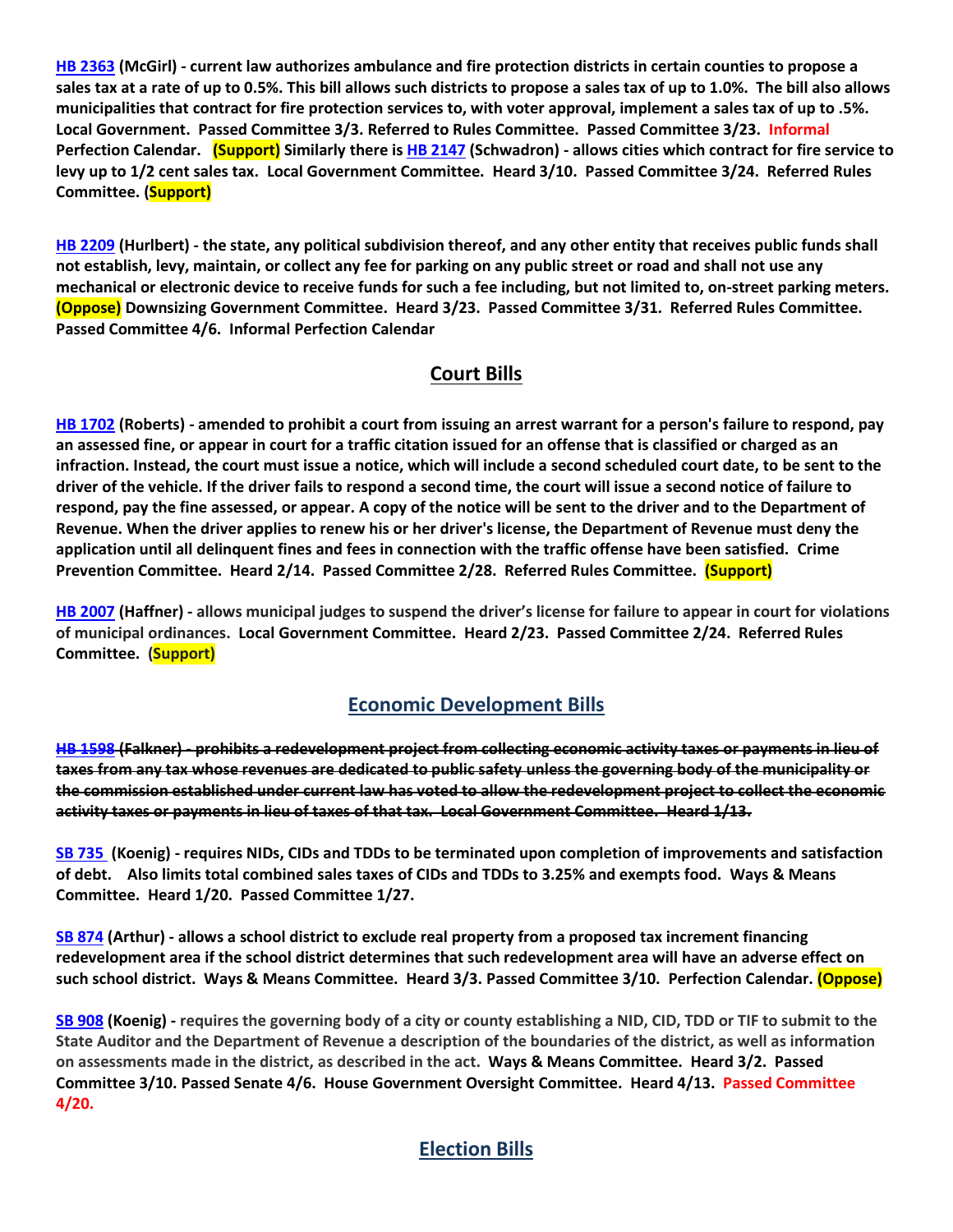**[HB 1601](https://house.mo.gov/Bill.aspx?bill=HB1601&year=2022&code=R) (Chipman) - requires a person appointed to elective public office not be delinquent in the payment of state income tax, personal property tax, municipal tax, or real property tax. Elections Committee. Heard 3/9. Passed Committee 3/10. Referred Rules Committee. Passed Committee 3/23. Informal Perfection Calendar.**

**HB [1611](https://house.mo.gov/Bill.aspx?bill=HB1611&year=2022&code=R) (Sassmann) - requires candidates for political subdivision or special district offices that are currently designated as nonpartisan to file an indication of their political party membership, if any, when running for office. Independents may continue to run for such local offices in the same manner. General Laws Committee. Heard 1/24. (Oppose)**

**[HB 1859](https://house.mo.gov/Bill.aspx?bill=HB1859&year=2022&code=R) (Eggleston) - political subdivisions or special districts shall label ballot measures of any type that are submitted to a vote of the people alphabetically in the order in which they are submitted. Elections Committee. Heard 2/9. Passed Committee 2/16. Referred Rules Committee. Passed Committee 2/24. Perfected 4/14. 3rd Reading Calendar.**

**[HB 2678](https://www.house.mo.gov/Bill.aspx?bill=HB2678&year=2022&code=R) (McCreery) - allows elected officials to use campaign funds for legal fees incurred as result of official duties. Judiciary Committee. Heard 3/2. Passed Committee 3/9. Referred Rules Committee. Passed Committee 3/30.**

**[HJR 91](https://www.house.mo.gov/Bill.aspx?bill=HJR91&year=2022&code=R) [\(Eggleston\)](https://www.house.mo.gov/MemberDetails.aspx?year=2022&district=2) – upon voter approval the Constitutional amendment would change the process and requirements for initiative petitions seeking a Constitutional amendment. Heard 2/1. Passed Committee 2/9. Referred Rules Committee. Passed Committee 2/16. Perfected 2/24. Passed House 3/10. Senate Elections Committee. Heard 4/13. Similar to [HJR 102](https://www.house.mo.gov/Bill.aspx?bill=HJR102&year=2022&code=R) (Evans) Elections Committee. Heard 1/26.** 

### **Miscellaneous Bills**

**[HB 1581](https://house.mo.gov/Bill.aspx?bill=HB1581&year=2022&code=R) (Mayhew) - provides that, for a city of the fourth classification with no more than 2,000 inhabitants, if a statute or ordinance authorizes the mayor to appoint a member of a local board or commission, any requirement that the appointed person be a resident of the city will be deemed satisfied if the person owns real property or a business in the city. Local Government Committee. Heard 4/7. Passed Committee 4/14. Referred Rules Committee. Hearing 4/25.**

**[HB 1584](https://house.mo.gov/Bill.aspx?bill=HB1584&year=2022&code=R) (Murphy) - requires political subdivisions that require the installation of electric vehicle charging stations at certain businesses to pay the costs associated with the installation, maintenance, and operation of such station. Transportation Committee. Heard 1/12. Passed Committee 1/26. Referred Rules Committee. Passed Rules Committee 2/10. Perfected 2/28. Passed House 3/10. Senate Commerce/Environment Committee. Heard 4/20.**

**[HB 1614](https://house.mo.gov/Bill.aspx?bill=HB1614&year=2022&code=R) (Lovasco) - prohibits the state and any political subdivision of the state from making or enforcing any statute, ordinance, or rule regarding the parking of an unlicensed motor vehicle on private property if the vehicle is wholly within the property boundaries, is parked on a surface suitable for a driveway or parking area, and is not supported by any device other than its own tires unless it is being repaired for a period not to exceed 72 hours. The bill also prohibits the state and any political subdivision from making or enforcing any statute, ordinance, or rule, except for a statute, ordinance, or rule restricting air pollution or noise pollution, that would prohibit or penalize a noncorporate owner or renter of a private, single family residence from using the residence in a way that does not pose a clear and present danger to the health or safety of the neighbors, or would require a noncorporate owner or renter of a private residence to use the property in a way contrary to the wishes of the owner or renter. Downsizing Government Committee. Heard 3/2. Passed Committee 3/9. Referred Rules Committee. Passed Committee 3/23. Informal Perfection Calendar.**

**[HB 1633](https://house.mo.gov/Bill.aspx?bill=HB1633&year=2022&code=R) (Morse) - currently, political subdivisions that fail to submit the required annual financial statement to the State Auditor are fined \$500 a day. This bill reduces the fine to an amount of not more than 10% of the total sales and use tax revenue of the fiscal year for which the annual financial statement was not filed for municipalities with fewer than 3,500 inhabitants. Financial Institutions Committee. Heard 4/6.**

**[HB 1657](https://house.mo.gov/Bill.aspx?bill=HB1657&year=2022&code=R) (Hicks) - specifies that the General Assembly occupies and preempts the entire field of legislation touching in any way the control or regulation of specific breeds of dogs. However, a village, town, city, or county can still prohibit**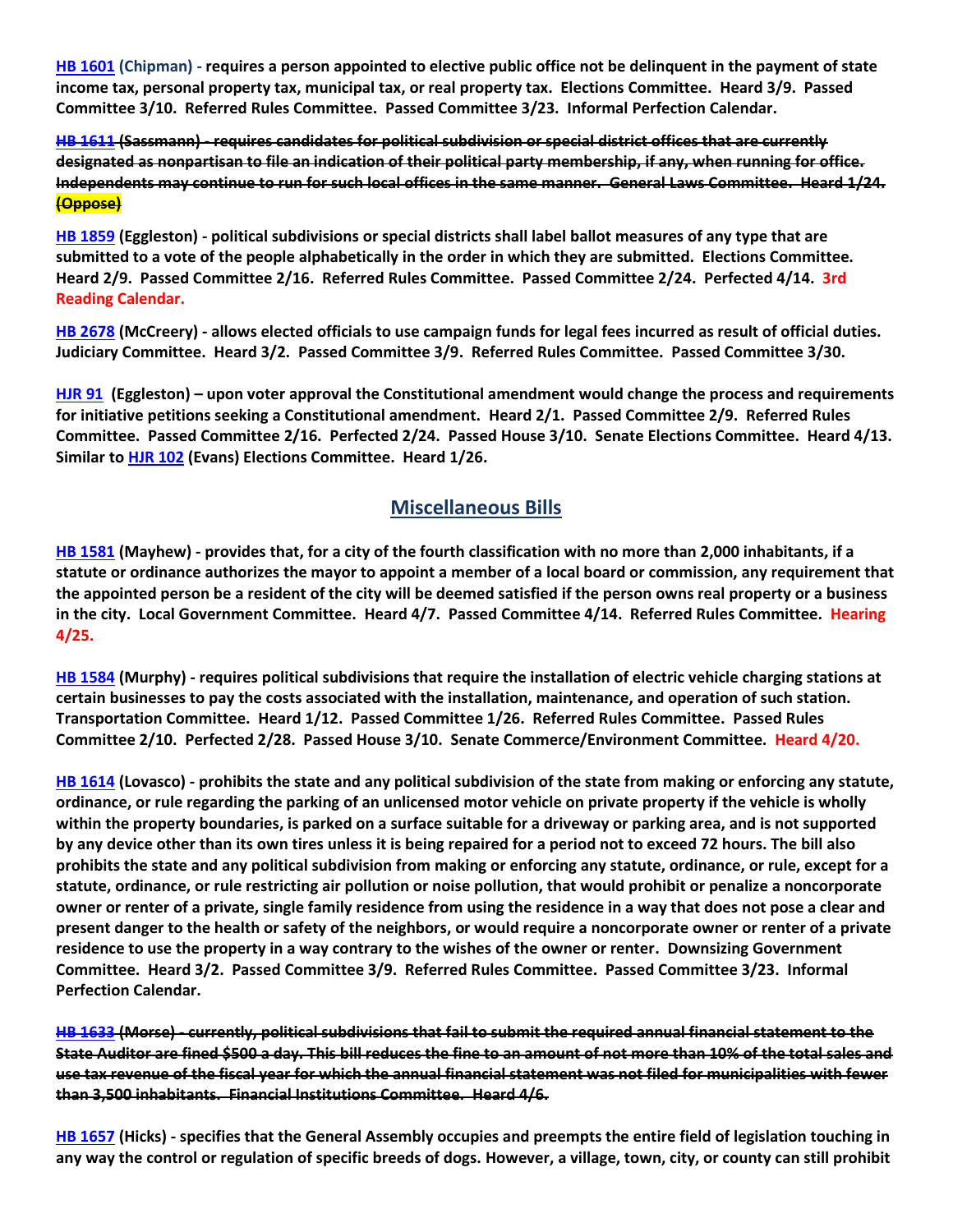**dogs from running at large or to further control or regulate dogs within its boundaries so long as the ordinance, order, policy, or regulation is not breed specific. Local Government Committee. Heard 1/27. Passed Committee 3/3. Referred Rules Committee.**

**[HB 1661](https://house.mo.gov/Bill.aspx?bill=HB1661&year=2022&code=R) (Hicks) - adopts the "International Swimming Pool and Spa Code" as it existed on May 1, 2021, and promulgated by the International Code Council, as the county and municipal swimming pool and spa code for the state. The Code applies to all construction, alteration, remodeling, enlargement, and repair of swimming pools and spas in any county or municipality that elects to regulate pools and spas. Counties and municipalities are authorized to establish procedures for the administration and enforcement of the International Swimming Pool and Spa Code and are authorized to adopt local amendments to the Code or amendments made by the International Code Council. Economic Development Committee. Heard 2/24. Passed Committee 3/24. Referred Rules Committee.**

**[HB 1682](https://www.house.mo.gov/Bill.aspx?bill=HB1682&year=2022&code=R) (Brown) - amended to state that no political subdivision shall require a property owner to have a home inspection conducted of a residential property regarding the sale of the property. This provision shall not apply to any inspection requirement of new construction or occupancy permit. Perfected 3/30. Passed House 4/6. Senate Local Government Committee.**

**[HB 2593](https://www.house.mo.gov/Bill.aspx?bill=HB2593&year=2022&code=R) (Lovasco) - limits political subdivisions regulations on home-based businesses. Downsizing Government Committee. Heard 2/23. Passed Committee 3/3. Referred Rules Committee. Passed Committee 3/8. Perfected 4/6. Passed House 4/14. Senate Small Business Committee. Hearing 4/26. (Oppose)**

**[SB 697](https://www.senate.mo.gov/22info/BTS_Web/Bill.aspx?SessionType=R&BillID=71259741) (Gannon) - a village, town, city, or county may prohibit dogs from running at large or further control or regulate dogs within its boundaries so long as the ordinance, order, policy, or regulation is not breed specific. Local Government Committee. Heard 3/2. Passed Committee 3/9.**

**[SB 724](https://www.senate.mo.gov/22info/BTS_Web/Bill.aspx?SessionType=R&BillID=71259818) (Hegeman) - if a political subdivision's failure to timely submit annual financial statement is the result of fraud or other illegal conduct by an employee or officer of the political subdivision, the political subdivision shall not be subject to a fine if the statement is filed within 30 days of discovery of the fraud or illegal conduct. If the political subdivision has an outstanding balance for fines at the time it files its first annual financial statement after August 28, 2022, the Director of Revenue shall make a one-time downward adjustment to such outstanding balance in an amount that reduces the outstanding balance by 90%. Amended to apply only to county and school financial statements. Local Government Committee. Heard 1/26. Passed Committee 2/16. Perfected 3/9. Passed Senate 3/21. House Public Policy Committee. Heard 4/14. Passed Committee 4/21.**

**[SB 809](https://www.senate.mo.gov/22info/BTS_Web/Bill.aspx?SessionType=R&BillID=71259907) (Koenig) -- limits political subdivisions regulations on home-based businesses. Small Business Committee. Heard 3/8. Passed Committee 3/22. Perfection Calendar.**

**[SB 867](https://www.senate.mo.gov/22info/BTS_Web/Bill.aspx?SessionType=R&BillID=71259909) (Koenig) - establishes the statewide mechanical contractor license for mechanical contractors which shall be regulated by the Division of Professional Registration, within the Department of Commerce and Insurance. This act creates the Office of Mechanical Contractors within the Division to carry out the provisions of this act. Political subdivisions may establish their own local mechanical contractor's license but shall recognize a statewide mechanical contractor license in lieu of a local license for the purposes of performing contracting work or obtaining permits to perform work within such political subdivision. No political subdivision may require the employees of a statewide licensed mechanical contractor or its subcontractors or manufacturers' representatives to obtain journeymen licenses, apprenticeship licenses, or occupational licenses that require passing any examination or any special requirements to assess proficiency. General Laws Committee. Heard 3/1. Passed Committee 3/22. Perfection Calendar.**

#### **Personnel & Employment Bills**

**[HB 1640](https://house.mo.gov/Bill.aspx?bill=HB1640&year=2022&code=R) - (Seitz) - recognizes posttraumatic stress disorder (PTSD) as an occupational disease, under Chapter 287, RSMo dealing with Workers Compensation, when diagnosed in specified first responders. Public Safety Committee. Heard 3/29. Passed Committee 4/5. Referred Rules Committee.**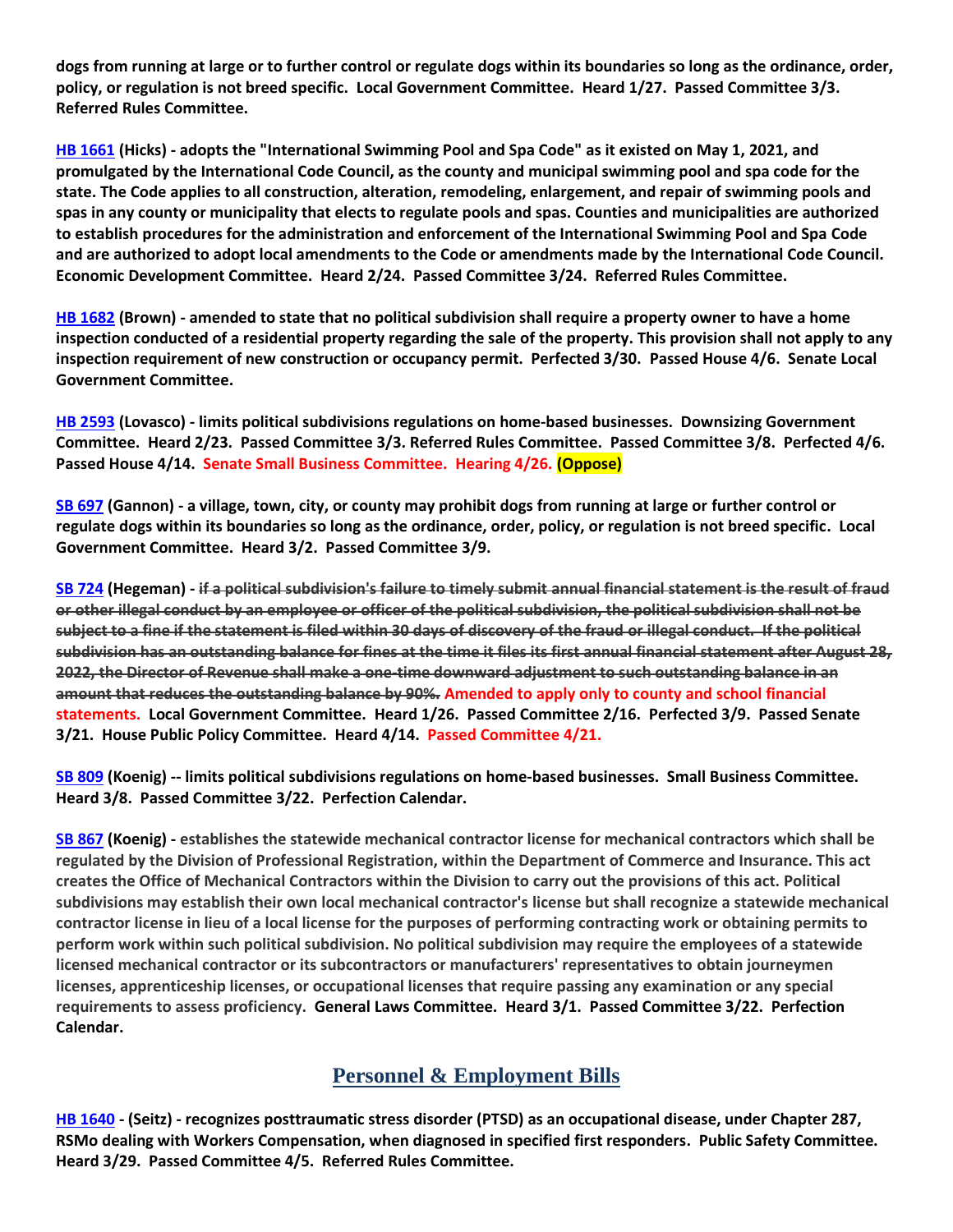**[HB 1656](https://house.mo.gov/Bill.aspx?bill=HB1656&year=2022&code=R) (Hicks) - specifies that no political subdivision can require its employees to reside within a jurisdiction. Public Safety Committee. Heard1/25. Passed Committee 2/1. Referred Rules Committee. Passed Committee 2/22. Perfected 3/23. Passed House 3/28. Senate Transportation/Infrastructure Committee.**

**[HB 2439](https://house.mo.gov/Bill.aspx?bill=HB2439&year=2022&code=R) (Hovis) - adds additional grounds for when the Director of the Department of Public Safety shall discipline peace officers. Crime Prevention Committee. Heard 1/31. Passed Committee 2/7. Referred Rules Committee. Passed Committee 3/24. Informal Perfection Calendar.**

**[SB 689](https://www.senate.mo.gov/22info/BTS_Web/Bill.aspx?SessionType=R&BillID=71259715) (Williams) - adds additional grounds for when the Director of the Department of Public Safety shall discipline peace officers. Public Safety Committee. Heard 1/25. Passed Committee 3/1.**

## **Public Safety Bills**

**[HB 1462](https://house.mo.gov/Bill.aspx?bill=HB1462&year=2022&code=R) (Schnelting) - allows a concealed carry permit holder to lawfully carry firearms on public transportation, as defined in the bill. Anyone with a permit may also carry a firearm while traveling by bus. Also removes the prohibition on the carrying of firearms in churches and other places of worship by a person with a valid concealed carry permit. General Laws Committee. Heard 1/31. Passed Committee 2/7. Referred Rules Committee. Passed Committee 2/24. Perfected 3/1. Passed House 3/9. Senate General Laws Committee. Heard 3/29. Passed Committee 4/5.**

**[HB 1660](https://house.mo.gov/Bill.aspx?bill=HB1660&year=2022&code=R) (Hicks) - allows concealed carry permit holders to lawfully carry firearms on public transportation. "Public transportation system" is defined in the bill. In addition, this bill exempts persons transporting non-functioning or unloaded firearms on buses from the crimes prohibiting the possession of weapons on buses. General Laws Committee. Heard 1/31. Passed Committee 2/7. Referred Rules Committee.**

**[HB 2154](https://house.mo.gov/Bill.aspx?bill=HB2154&year=2022&code=R) (Perkins) - the costs of installing a fire hydrant, excluding dry fire hydrants, within the city limits of an incorporated city shall be paid by the city. If a city cannot or does not pay for the installation of such a fire hydrant, the city shall not require the installation of any such fire hydrant. Public Safety Committee. Heard 1/25. Passed Committee 4/5. Referred Rules Committee.**

**[HB 2432](https://house.mo.gov/Bill.aspx?bill=HB2432&year=2022&code=R) (Roden) - returns the control of the City of St. Louis Police Department back to the Board of Police Commissioners. Public Safety Committee. Heard 3/29.**

**[SB 752](https://www.senate.mo.gov/22info/BTS_Web/Bill.aspx?SessionType=R&BillID=71259697) (Burlision) - repeals provisions that prohibit someone with a valid concealed carry permit from carrying a concealed weapon in any meeting of the governing body of a unit of local government or the General Assembly. General Laws Committee. Heard 1/25. Passed Committee 3/1.**

**[SB 804](https://www.senate.mo.gov/22info/BTS_Web/Bill.aspx?SessionType=R&BillID=71263286) (Onder) - a person carrying a concealed firearm who possesses a valid concealed carry permit or endorsement shall not be prohibited from accessing or using any public transportation system. The person may not be harassed or detained for carrying a concealed firearm on the property, vehicles, or conveyances owned, contracted, or leased by such systems that are accessible to the public. Additionally, an employee of the Bi-State Development Agency may carry a weapon into any facility or conveyance of the agency. General Laws Committee. Heard 1/25. Passed Committee 3/1.**

#### **Taxation & Revenue Bills**

**[HB 1583](https://house.mo.gov/Bill.aspx?bill=HB1583&year=2022&code=R) (Murphy) - if, prior to the expiration of a temporary levy increase, voters approve a subsequent levy increase, the new tax rate ceiling shall remain in effect only until such time as the temporary levy expires under the terms originally approved by a vote of the people, at which time the tax rate ceiling shall be decreased by the amount of the temporary levy increase. If, prior to the expiration of a temporary levy increase, voters of a political subdivision are asked to approve an additional, permanent increase to the political subdivision's tax rate ceiling, voters shall be**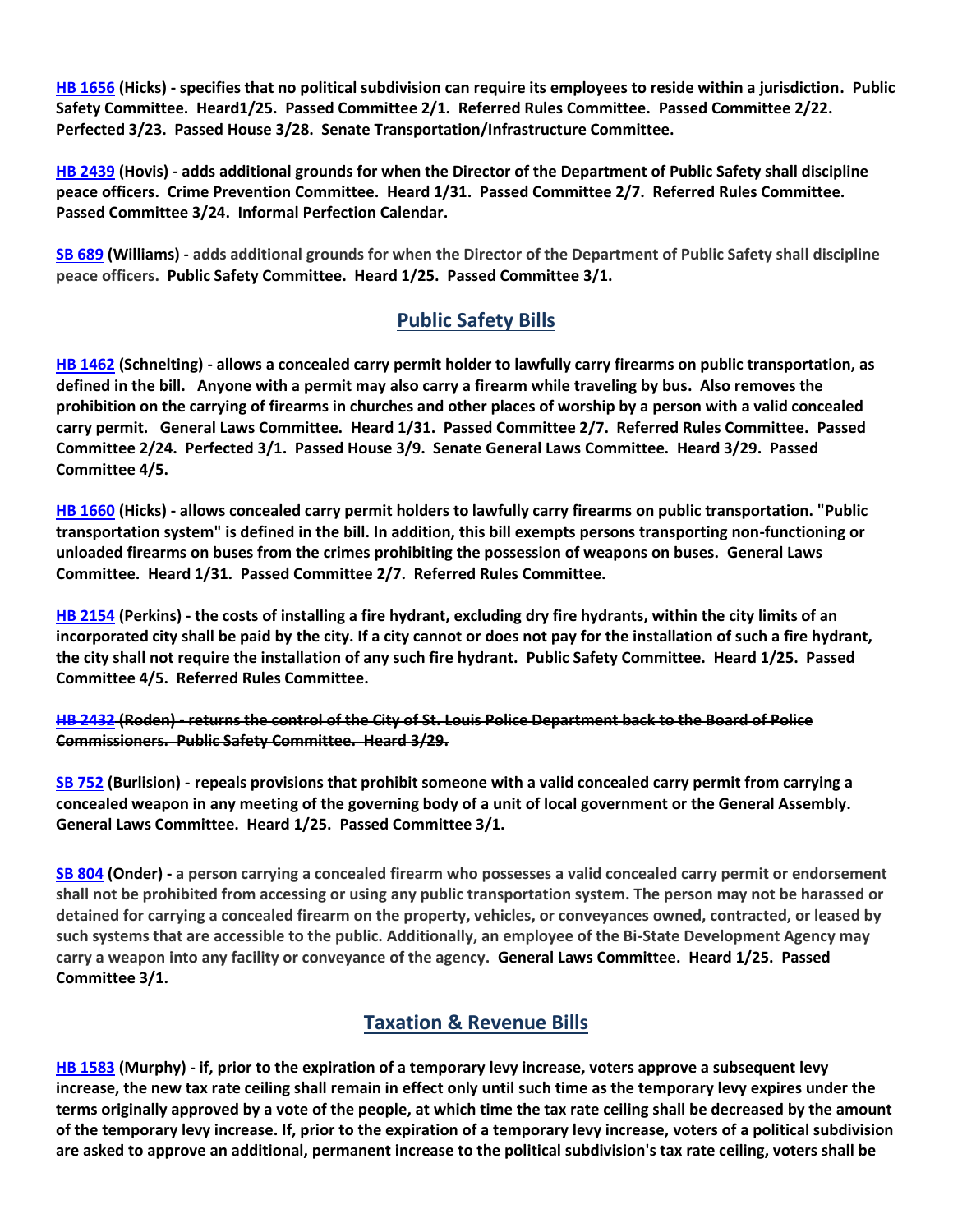**submitted ballot language that clearly indicates that if the permanent levy increase is approved, the temporary levy shall be made permanent. Ways & Means Committee. Heard 1/12. Passed Committee 1/19. Referred Rules Committee. Passed Rules Committee 2/7. Perfected 4/6. Passed House 4/14. Senate Ways & Means Committee. Hearing 4/25.**

**[HB 1740](https://house.mo.gov/Bill.aspx?bill=HB1740&year=2022&code=R) (Dogan) - prohibits telecommuting work from being subject to earnings taxes. Workforce Development Committee. Heard 2/7. Passed Committee 2/14. Referred Rules Committee. Passed Committee 3/3. Informal Perfection Calendar.**

**[HB 2214](https://house.mo.gov/Bill.aspx?bill=HB2214&year=2022&code=R) (Hurlbert) - allows any municipality to levy up to 1/2 cent sales tax for public safety, subject to 4/7 vote. Also allows any municipality with a fire department, municipality contracting for fire service or fire district to levy an additional 1/2 cent sales tax for fire service. All taxes must be approved by a 4/7 vote. The League has long opposed sales tax authority for County fire districts. Local Government Committee. Heard 2/24.**

**[HB 2220](https://house.mo.gov/Bill.aspx?bill=HB2220&year=2022&code=R) (Falkner) - relates to penalties for failure to file annual municipal finance reports. Penalties could include disincorporation. Local Government Committee. Heard 2/23. Passed Committee 3/3. Referred Rules Committee. Passed Committee 3/10. Informal Perfection Calendar.**

**[HB 2729](https://www.house.mo.gov/Bill.aspx?bill=HB2729&year=2022&code=R) (Davidson) - requires each political subdivision to reduce its property tax levy such that the amount of tax revenue generated by such tax levy shall be reduced by an amount that is substantially equal to 50% the total amount of funds received by such political subdivision pursuant to the American Rescue Plan Act of 2021. Clearly violates federal law. (Oppose) Local Government Committee. Heard 3/24.**

**[SB 911](https://www.senate.mo.gov/22info/BTS_Web/Bill.aspx?SessionType=R&BillID=71259794) (Eigel) - for the 2022 and 2023 calendar years, this act requires each political subdivision to reduce its property tax levy such that the amount of tax revenue generated by such tax levy shall be reduced by an amount that is substantially equal to the total amount of funds received by such political subdivision pursuant to the American Rescue Plan Act of 2021 during such calendar years. Clearly violates federal law. Ways & Means Committee. Heard 2/24. Passed Committee 3/3. (Oppose)**

**[SB 967](https://www.senate.mo.gov/22info/BTS_Web/Bill.aspx?SessionType=R&BillID=71406282) (Hough) - requires all motor vehicle dealers to apply to collect and remit sales tax on motor vehicles sold by such dealer. Transportation Committee. Heard 3/1. Passed Committee 3/8.**

**[SJR 59](https://www.senate.mo.gov/22info/BTS_Web/Bill.aspx?SessionType=R&BillID=77307107) (Brattin) - replaces all property taxes with a sales tax on property sales. Ways & Means Committee. Heard 3/31.**

## **Transportation and Vehicle Bills**

**[HB 2705](https://www.house.mo.gov/Bill.aspx?bill=HB2705&year=2022&code=R) (Lovasco) - prohibits the use of traffic cameras. Downsizing Government Committee. Heard 4/13.**

# **Utility Bills**

**[HB 2016](https://www.house.mo.gov/Bill.aspx?bill=HB2016&year=2022&code=R) (Black) – allows any political subdivision of the state to form a broadband infrastructure improvement district. In addition, the board of a district may allow the inclusion of a private entity, as defined in the bill, in the district. Broadband Committee. Heard 3/10.**

#### **[HB 2353](https://www.house.mo.gov/Bill.aspx?bill=HB2353&year=2022&code=R) (Riggs) - authorizes political subdivisions to form broadband infrastructure improvement districts. Broadband Committee. Heard 3/10.**

**[SB 1074](https://www.senate.mo.gov/22info/BTS_Web/Bill.aspx?SessionType=R&BillID=73644707) (Hegeman) - no federal funds received by the state, or a political subdivision shall be expended for the construction of broadband internet infrastructure unless the project to be constructed is located in an "unserved area" or "underserved area", and the project will provide broadband internet service to customers at certain speeds as stated in the act. Commerce Committee. Heard 4/6. Passed Committee 4/13.**

**[SB 1232](https://www.senate.mo.gov/22info/BTS_Web/Bill.aspx?SessionType=R&BillID=77283613) (O'Laughlin) - modifies the definition of "video service" for provisions of law relating to video service providers and such definition now includes streaming content. The act also states that any suit arising out of a**